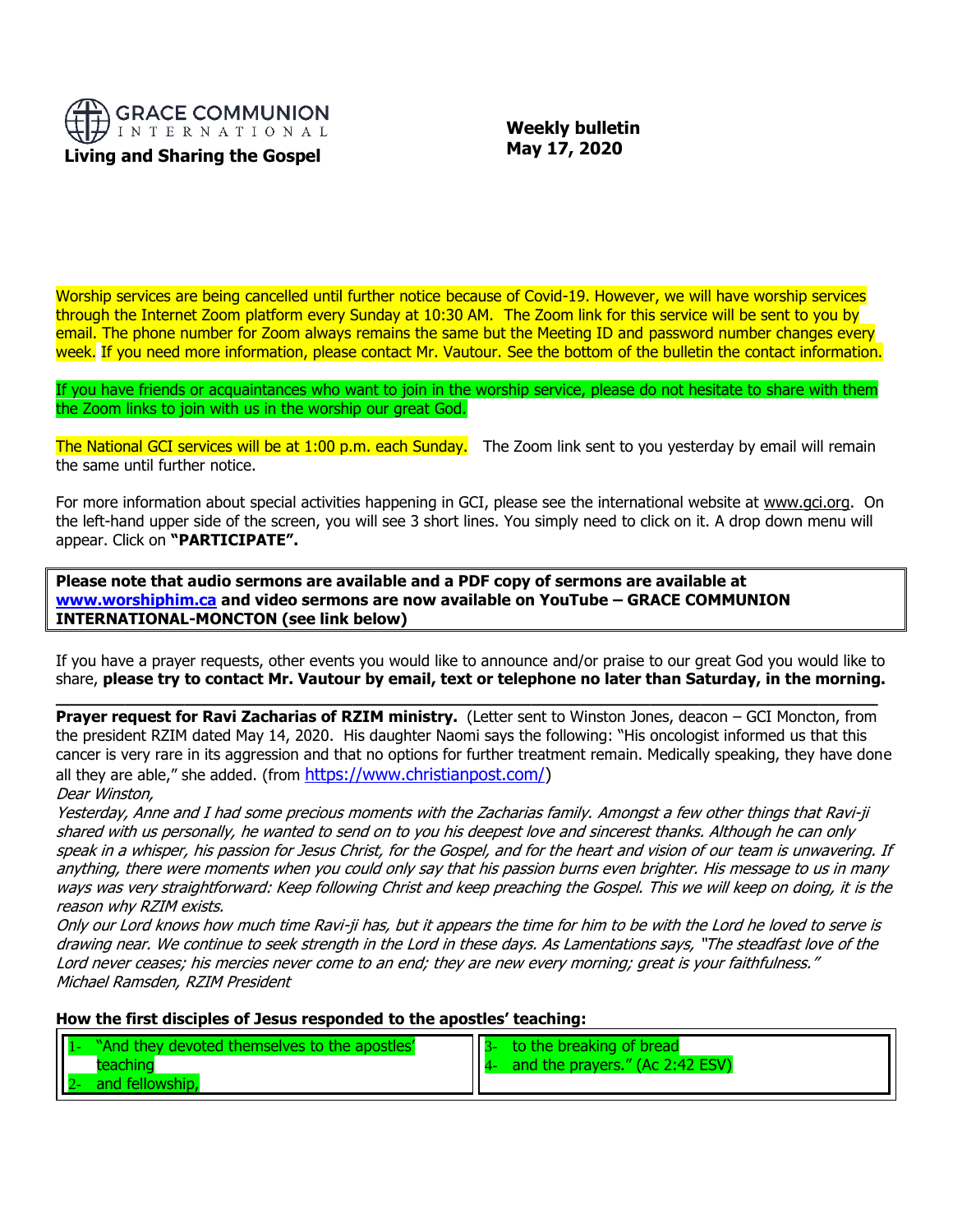**Offerings:** you can send your offering directly to the following address: **Grace Communion International- Canada, Suite 203A, 2121 Airport Dr., Saskatoon, SK 7SL 6W5.** If you prefer, you can also call **1-306-653-2705.** Thank you for your continued generous giving to God by giving to this part of God's church, his body.

**From Mr. Bill Hall – GCI Canadian Director** "Our office here in Saskatoon will remain open during regular business hours. I'm self isolating for a couple of weeks, but Kathleen will be available. We will continue to process the donations we receive in Saskatoon. Members are urged to mail them directly to our office for the time-being. They can also donate via phone using a credit card, or via Canada Helps using the donate button on our websit[e www.gcicanada.ca](https://eur03.safelinks.protection.outlook.com/?url=http%3A%2F%2Fwww.gcicanada.ca%2F&data=02%7C01%7C%7C9fd93e29c2b44509e5a008d7caa78fdb%7C84df9e7fe9f640afb435aaaaaaaaaaaa%7C1%7C0%7C637200693331983394&sdata=VAGy4Q%2BxbhHuYaeEiDz%2FQyicT%2FoiY4Ir9kc8w5yHRPs%3D&reserved=0) We are waving the provision that all donations given via Canada Helps go toward national expenses for the time being. We will credit all donations received via Canada Helps to a member's local congregation, if we can identify where they attend."

## **Update from Mr. Bill Hall, GCI Canadian Dir. dated May 16, 2020**

Here are our GCI Canada guidelines/policy for resuming regular worship services:

- Services can only resume once the provincial authority allows such meetings to go forward.
- All the guidelines from the provincial authority must be strictly followed.

After notice to reopen is given by the appropriate provincial authority, you need to wait an additional 4 weeks, before an actual gathering happens.

- The congregation must be consulted as to whether or not they are comfortable resuming services.
- · Special consideration needs to be made for those of the most vulnerable group.

· **Any reopening of services, small groups, etc.** *and the plans involved* **need to be** *first* **approved by your RD before they can resume.** *Any questions about communion, should be directed to your RD.*



## **Discerning God's Best (dated May 13, 2020)**

Dear GCI Family and Friends, As President of Grace Communion International, one of my responsibilities is to cast a denominational vision for 542 churches and 230 fellowship groups in 69 countries, worldwide. For almost two years you have been hearing and reading my proclamations for GCI to become a healthier church; more vibrantly representing Jesus to the people we interact with in the neighborhoods where we are present.

Mr. and Mrs.

In the first part of his letter to believers in Philippi, the apostle Paul offers this short prayer:

Greg Williams **And this is my prayer: that your love may abound more and more in knowledge and depth of insight, so that you may be able to discern what is best and may be pure and blameless for the day of Christ, filled with the fruit of righteousness that comes through Jesus Christ—to the glory and praise of God. [\(Philippians 1:9-11\)](https://biblia.com/bible/niv/Phil%201.9-11)**

Bible commentator Ralph Martin says, **"The fulfillment of the apostle's prayer will be that his friends have the ability to discern, and then to practice in their Christian living, the really important issues in their corporate life as a believing community.**" Read that statement again and let it sink in.

Brothers and sisters, this is where we find ourselves, in a long season of discernment coupled with learning new ministry practices and trying new approaches.

Discernment is defined as sound judgment which makes possible the distinguishing of good from evil, and the recognition of God's right ways for his people. It is putting on and exercising the mind of Christ so that we join him in his ongoing ministry to humanity. Discernment allows us to understand spiritual realities on practical levels and helps us guard against pitfalls.

I'm encouraged as we continue in the Spirit's stream of grace and renewal, and I credit the Spirit with helping us discern and define the ministry of Jesus through the lenses of faith, hope and love. The construct of our pastors serving as under-shepherds to the Great Shepherd, and then—through the guidance of the Spirit—having ministry leaders and teams actively expressing the faith, hope and love of Jesus is not only appropriate but is practical and applicable. This healthy church construct provides a solid foundation to allow our congregations to continually discern God's best for them and to participate in the building of God's eternal kingdom.

In my travels around the world, I see and experience the love of Jesus in all GCI churches I visit. Our churches are made up of dear, sweet, godly people. I rejoice over this, and yet I also feel the sentiment of Paul when he expresses his desire for the growth of depth of relationship to Jesus and the adjoining thought of discernment to determine what is God's best for them as they endeavor to bring glory and praise to the Triune God. Determining "God's best" is an ongoing dynamic process through lots of prayers, conversation, and willingness to explore new ideas and new practices. If we are to be a vibrant church we cannot do "business as usual" we must build out the faith, hope, and love avenues and open lanes for the members to participate as the priesthood of all believers. Operating as an online church through the COVID-19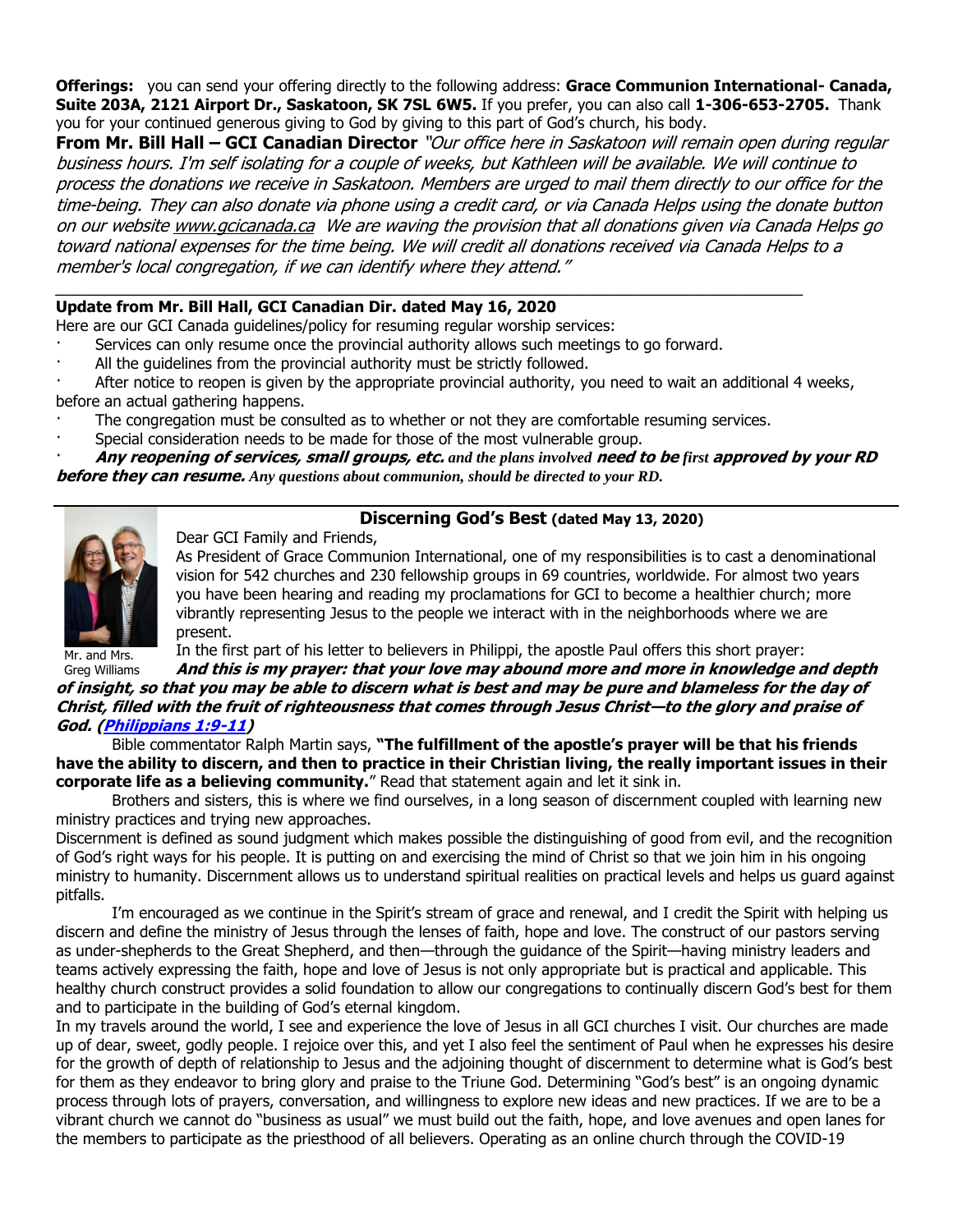pandemic forced us to be creative and innovative, and when we can come together in public meetings again, we should continue to operate out of a fresh, creative spirit.

I believe Paul's prayer established clarity of vision for the church in Philippi and is a good place for us to consider where we are in Grace Communion International today. Growing deeper in grace and knowledge of Jesus and then allowing this to overflow as we participate with Jesus as he moves in the lives of the people around us is what leads to impacting the mission field God has given to each congregation. Our vibrant relationship with Jesus stimulates our discernment to determine what God's best is for us as we minister to the world around us. Operating in this manner sounds like Healthy Church to me.

Praying for God's Best for You! Greg Williams  $\_$  ,  $\_$  ,  $\_$  ,  $\_$  ,  $\_$  ,  $\_$  ,  $\_$  ,  $\_$  ,  $\_$  ,  $\_$  ,  $\_$  ,  $\_$  ,  $\_$  ,  $\_$  ,  $\_$  ,  $\_$  ,  $\_$  ,  $\_$  ,  $\_$  ,  $\_$  ,  $\_$  ,  $\_$  ,  $\_$  ,  $\_$  ,  $\_$  ,  $\_$  ,  $\_$  ,  $\_$  ,  $\_$  ,  $\_$  ,  $\_$  ,  $\_$  ,  $\_$  ,  $\_$  ,  $\_$  ,  $\_$  ,  $\_$  ,

## **Is there a Best Version of the Bible? by Gary Deddo**

What is the best version of the Bible to use? That question is asked often, and it is a good one. First, we have available in English an astonishing range of options to choose from—and growing. Second, there are different ways of translating and also specific aims of particular translations. Even if all were equally helpful in some way, no one could consult even most of them.

The topic is large and there are whole books on the subject. So, we'll have to narrow our concern to one particular but important question. What is the difference between a Bible version that is a translation compared to one that is a paraphrase? And the follow up question: Which of these two kinds of Bibles is the best to use?

A translation is a version of the Bible that works directly from the most reliable texts we have available in the original Greek and (mostly) Hebrew languages of the New Testament and Old Testament (or Hebrew Bible). They are done by scholars who have spent years immersed in those ancient languages. Such translations often take years to complete.

Most standard translations, that is, widely known, trusted and used translations, have been produced by groups of such scholars who share a concern for accurate translation of the Bible but who represent a spectrum of denominational or theological backgrounds or positions. The reason for creating a consortium of scholars is to combine expertise and also to guard against individual theological bias and personal blind-spots that would affect the accuracy of translation if not brought into conversation with others.

Their aim as translators is to represent as accurately as possible what the original texts communicated to the original audience—but in a way that also communicates that message to us—without losing a lot in the translation or losing contemporary readers of the translation. That, of course, is why the original language texts are being translated into another language such as English.

There is not just one single way to go about the process of translation, but a range on a continuum. This has been described as ranging on one end of the spectrum from the closest word-for-word translation to, on the other end, a "biblical idea for contemporary idea" translation. Recognition of this continuum is regarded by most translators as a payoff scheme. You can't do full justice to both concerns equally at the same time. So most translations end up with a combination of the two approaches in some kind of proportion, leaning towards one end of the continuum or the other, with some being 50/50. Most of the translations we have, then, fall somewhere in the midsection of the continuum, tipping more or less towards the word-for-word side or leaning more towards the idea-for-idea approach.

## **Word for Word <----------a---------b--------c-------d---------> Idea for Idea**

You might think that the word for word approach would be best or safest. But since languages work differently (different word orders or syntax) and since often a word in one language doesn't have an exact equal in the other (having a different semantic range) and since cultural background and context also are involved in the meanings of words, an exact word-for-word translation can be very hard to understand and very wooden and stilted. The English can be very strained and no real exact word be found, so an approximation is selected. All words have more than one lexical meaning, so some judgment has to be involved in selecting a particular English word.

So most translations are not at the extreme end of the word-for-word approach. However, most translations are not at the other extreme end of the spectrum either. Why not? The problem with idea corresponding to idea, is there may not be an exact equivalent *of ideas* between the biblical ideas and our contemporary ideas. Additionally, ideas can allow for a wide range of understanding and so can be ambiguous. Also, the selection of ideas used to translate can be too influenced by our current cultural context, which could be at odds with the biblical meaning and ideas. So, again, most translations fall somewhere along the two-thirds middle between the two strict approaches.

**Now what about paraphrases?** These are renderings of the biblical text that are not necessarily based on the texts of the original languages. A strict paraphrase is based on other English translations, or on a number of them. But they can be based on the original languages. Their primary aim is to communicate and connect with a contemporary reader or even a particular subgroup (e.g. students, women, etc.) of our current social/cultural context. So, a paraphrase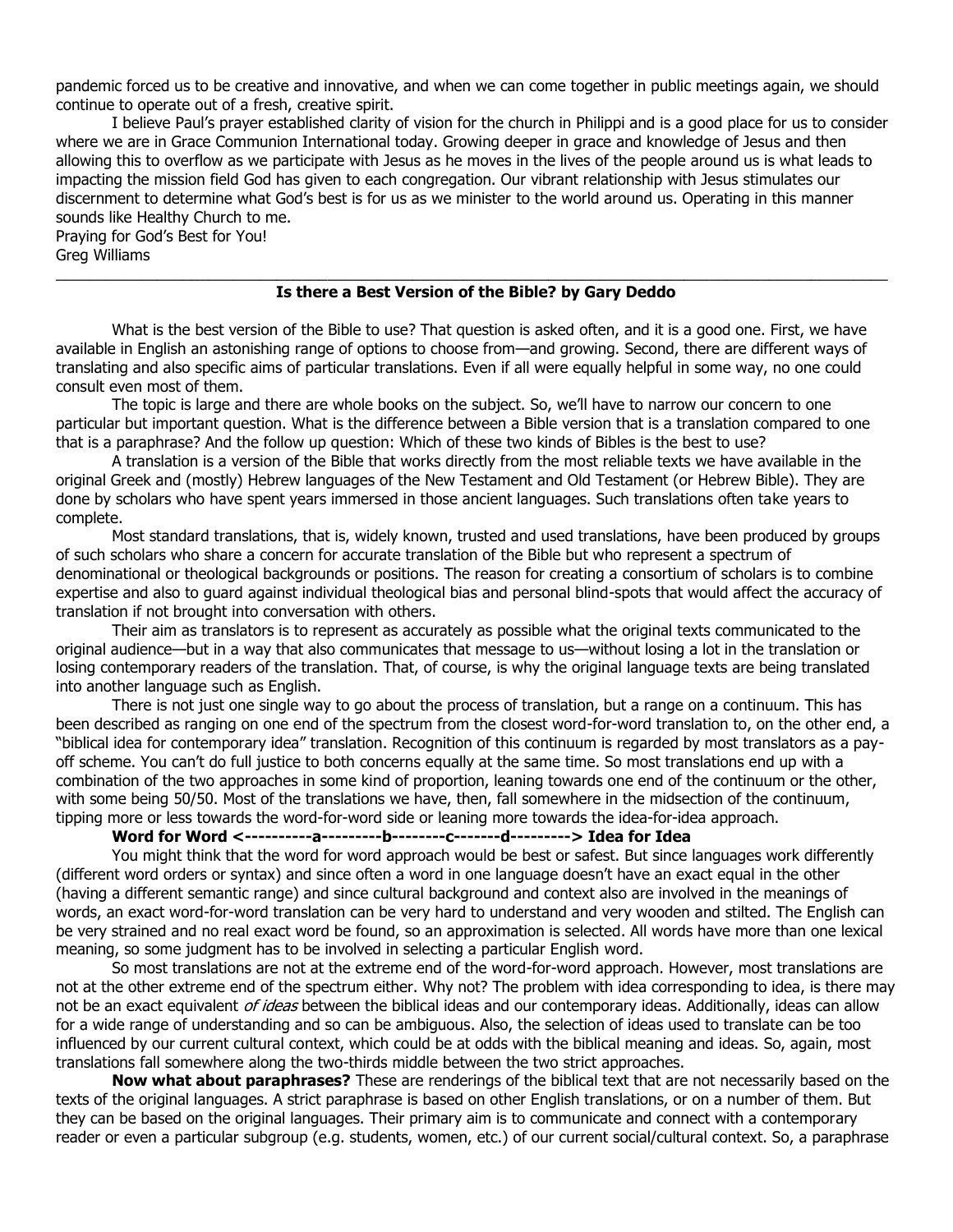then ends up being much closer to the "idea for idea" goal than the word-for-word. They can be very colloquial and use expressions found in popular culture or vocabulary particular to a certain social group. Paraphrases then fall much closer to the far end of the idea-for-idea approach than do translations. They tend to smooth out any ambiguities found in the original languages and often are influenced by having a particular pragmatic or theological agenda. And that agenda becomes the overriding theme woven throughout.

Another factor is that a paraphrase almost always is produced by an individual, who may or may not be a scholar, and not by a consortium of scholars. The problem is that such paraphrases may be overly influenced either by the particular theological or personal opinions or agenda of the single individual producing it and/or be too influenced by the particular contemporary historical/social/cultural/ political context of the audience to whom it is addressed (students, pastors, children, etc.). So, paraphrases are by nature very far from word-for-word translations. They may bring in ideas, concepts or agendas that color the ideas selected by the one who is paraphrasing to translate the biblical ideas found in the original language texts.

In the case of words or concepts that are ambiguous in the original languages (have a range of meanings or in some rare cases are unknown by us today) very often what happens is that all ambiguity is resolved by the paraphrase with the result that readers have no clue that there was a range of possible meanings or that no one knows for sure exactly what the biblical author was meaning.

**There is also another kind of paraphrase that is best described as "amplified" versions**, whether they are called that or not. These may make use of the original language texts, but employ many words, concepts and images to translate an individual word or short phrase found in the original texts. Such amplification amounts to explanations, interpretations or interpolations of the original texts, not strictly then, translation. Such amplified paraphrases have to make use of certain agendas, theological schemes or pragmatic considerations to provide those expansions, clarifications. Such amplification adds in much that is simply not present in words or concepts found in the original language of the biblical texts. Such amplifications may or may not be accurate or helpful. The only way to know is to compare the amplification to the original language biblical texts!

So which kind of Bible is the best to use? Well, it partly depends upon the purpose for its use. Paraphrases can be useful for helping us break out of having the Bible be so familiar that it becomes kind of dull and ordinary. In that case we don't hear anything, or expect anything fresh and challenging. We have biblical ruts in our minds when we hear familiar passages. Having the Bible in a version that uses familiar language can also help us see better some contemporary implications or applications in our own setting. They can suggest applications that we might miss or give us a new metaphor or analogy to think about God or his ways.

But what about the weaknesses of a paraphrase mentioned above? A paraphrase can minimize those weaknesses and have some positive benefits when used by persons who already have a good familiarity with at least one solid standard translation that leans towards the word-for-word approach.

That foundation will help those readers detect when too much accommodation to current thought or popular opinion is really coloring the paraphrase. Such a grounding will also help those readers identify places where individual bias—personal or special (non-central or historically orthodox) doctrinal preference—has determined the meaning conveyed in the selected images and ideas. So, paraphrases can have a place in the Christian life when used along with more solid translations.

**You can see then that a good translation rather than a paraphrase or amplified version should serve as the foundation of Christian preaching, teaching, devotion and especially a church's doctrine.** Translations are also better to be used in the public reading of Scripture, especially in worship services. Translations are designed to deliver to us words and concepts/ideas that are much closer to the preserved writings of the biblical writers/teachers and to the meaning conveyed to their audiences. Translations are less likely to be overly influenced by a particular distinctive denominational theological bias or be the victim of individual ignorance, bias or contemporary prejudice. If God selected to speak his word through certain individuals at certain times and places and had those preserved, then that providential work of God is best honored by translations rather than paraphrases, and especially by amplified paraphrases.

In the history of the church, normative or official teaching, that is, church doctrine, has been based on the biblical texts in the original languages. So today, any standard or normative teaching, preaching and pastoral counseling should be grounded in at least translations of the Bible from the original Hebrew and Greek, if not from an understanding of those languages and the cultural contexts in which they were written. These practices and ministries of the church should depend upon translations that have support from a range of theological traditions that hold in high regard the authority and normative place of the whole of Holy Scripture as a gift from God inspired and preserved by his providence.

For the normative purpose of church doctrine, and so for its worship, preaching and teaching, then, paraphrases will not be sufficient. And of the translations to be used for this purpose, it will be best to give preference to those leaning towards the word-for-word side of the translation spectrum, but without expecting there to be an exact correspondence from one language to another. A denomination or even a local congregation should avail themselves of the gifts of those